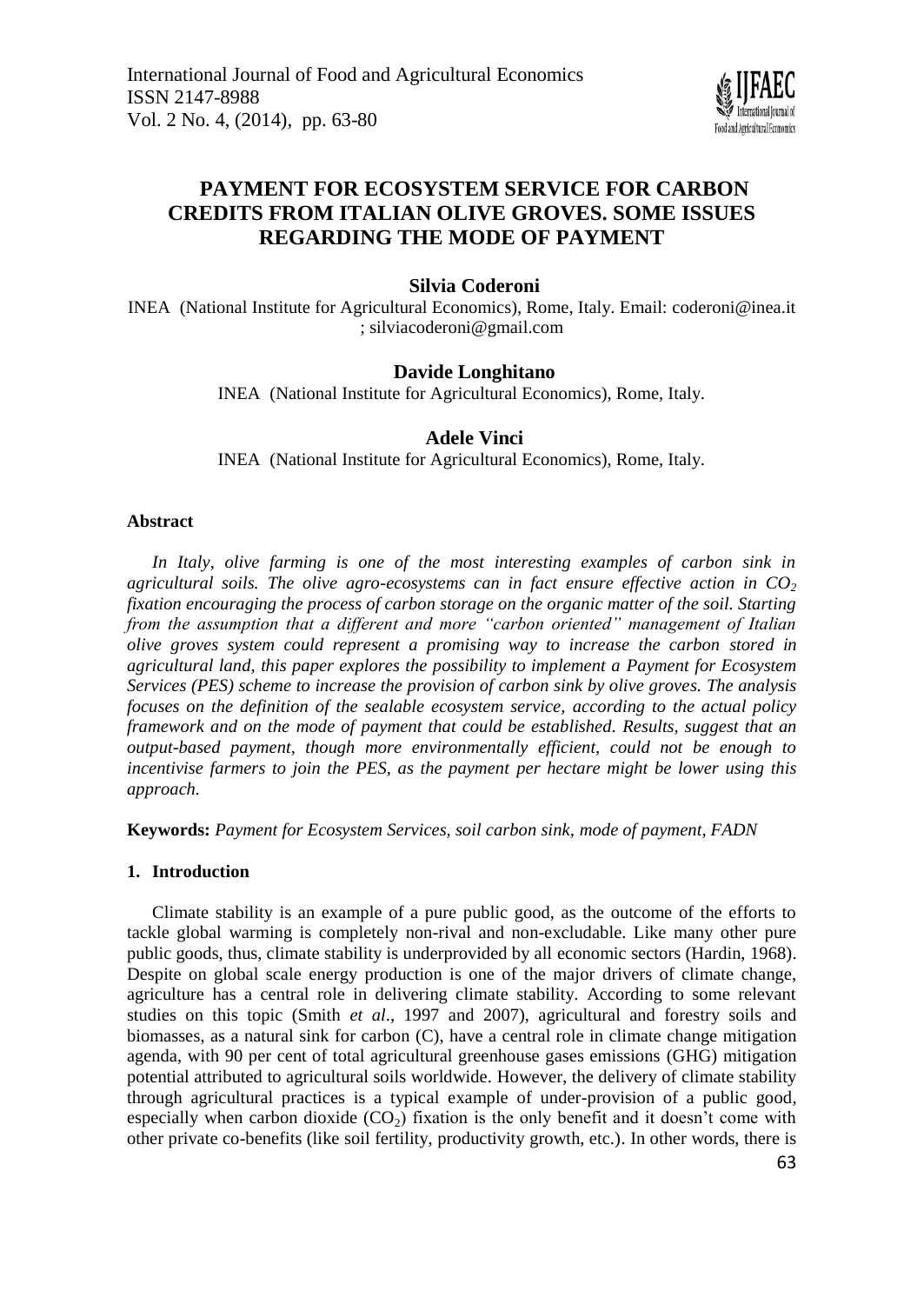no incentive to fight global warming, as the benefits are not local, but global by definition (OECD, 1998).

In Italy, in particular the olive cropping system is a very important example of carbon sink in agricultural soils. These agro-ecosystems are characterized by the high level of ecological complexity unlike many other cropping systems; olive trees have a great ability to adapt to different environmental conditions with a very long crop cycle (over 50 years). This ensures effective action in  $CO<sub>2</sub>$  fixation encouraging the process of carbon storage on the organic matter of the soil.

Starting from the assumption that a different and more "carbon oriented" management of Italian olive groves system could represent a promising way to increase the carbon stored in agricultural soils, this paper explores the possibility to implement a Payments for Ecosystem Services (PES) scheme to increase the provision of carbon sink by olive groves.

PES represent a mechanism through which subjects that are the beneficiaries of a certain ecosystem service individuals (i.e. communities, businesses or government-acting on behalf of public interest), provide payments for management actions that are likely to increase the provision of the service itself. The idea behind PES is that those who provide ecosystem services – like any service – should be paid for doing so. The basic concept of PES derives from its focus on the 'beneficiary pays principle', instead of the 'polluter pays principle' (Engel *et al*., 2008). Thus, PES provides an opportunity to set a price on un-priced ecosystem services-like climate regulation, seeking to internalize what would otherwise be an externality (Pagiola & Platais, 2007). In other words, the PES are incentive or market based mechanism to translate external, non-market values of the environment into real financial incentives for local actors to provide such services (Engel *et al*., 2008).

Literature on Payment for Ecosystem Service (PES) has become extensive since this kind of mechanism has attracted increasing interest over the past decades (see among others: Pagiola, 2005; Engels, 2007; Dobbs and Pretty, 2008). According to the OECD (2010), there were already more than 300 PES or PES-like programmes in place around the world by 2010 at national, regional and local levels.

For the purposes of this study, we will refer to an extensively quoted definition of PES by Wunder (2005), that has been used in seminal works on this topic (see among others: Engel *et al*., 2008; Smith *et al*., 2013). This definition identifies a PES as "a voluntary transaction where a well-defined ecosystem service (or a land-use likely to secure that service) is 'bought' by a (minimum of one) ecosystem service buyer from a (minimum of one) ecosystem service provider; if and only if the ecosystem service provider secures ecosystem service provision (conditionality)" (Wunder, 2005).

From an economic point of view, PES programs try to put into practice the Coase theorem, according to which the problems of external effects can, under certain conditions, be overcome through private negotiation between affected parties (Coase, 1960). However, the Coase theorem has very different implications when transaction costs are zero, in which case, the property rights are very important. Indeed, not all environmental problems can be addressed via a PES scheme, thus the issues of land ownership and property rights are central. In fact, ecosystem managers may not have the authority to manage environment, because the ecosystems belong to nobody or to the state and therefore are incline to disregard even the on-site impacts of their management decisions (Ostrom, 2003). It is thus important, for the realization of a PES scheme, when transaction costs are zero, that managers have appropriate property rights. In the case study analysed, however, this issue shouldn't be relevant, as farmers have property rights for changing management practice, even if not land use.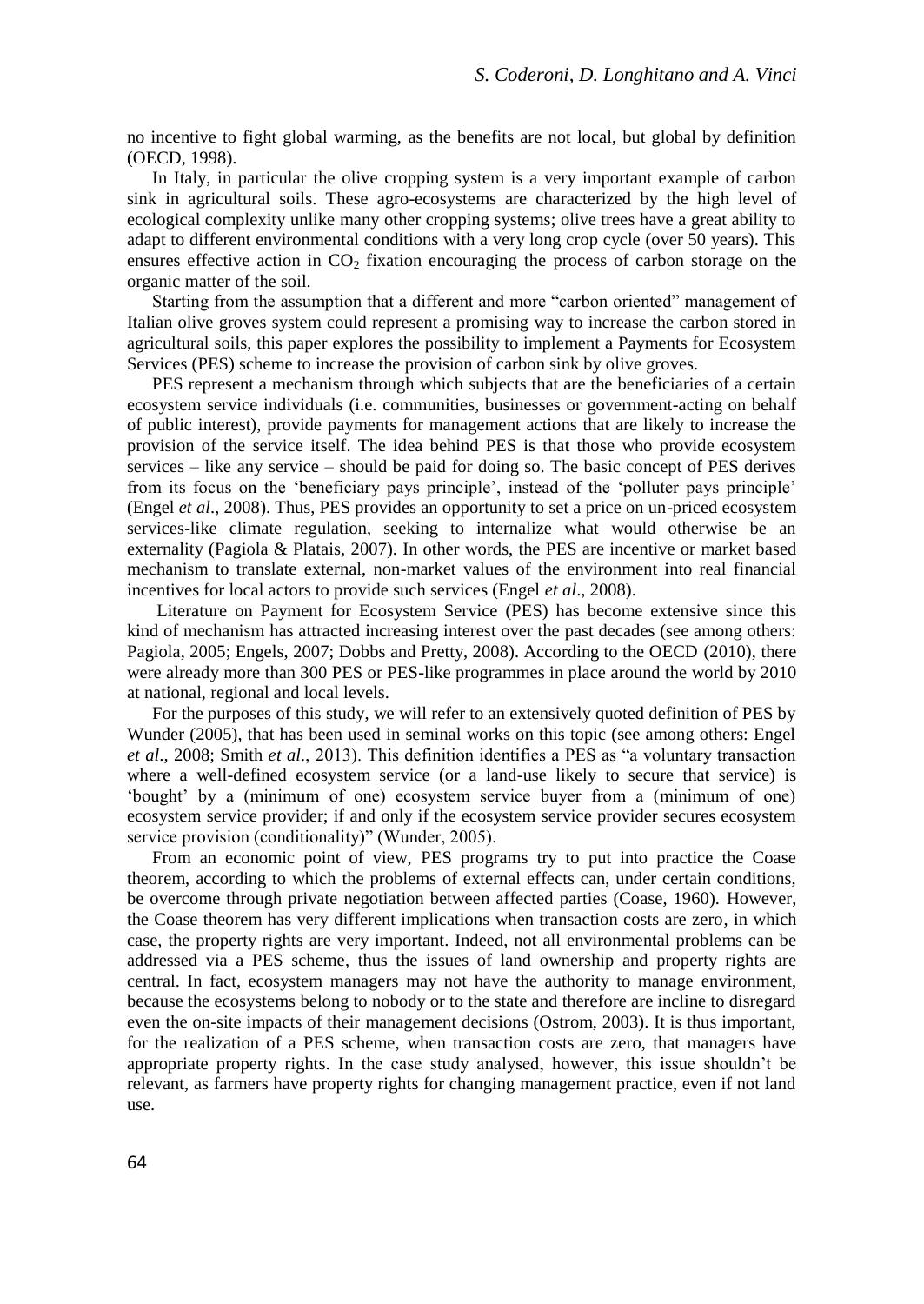This aim of this work is to analyse two important elements of the construction of the PES scheme, according to a recent study (Smith *et al*., 2013): the identification of a saleable ecosystem service and the definition of the mode of payment. These two elements are strictly interrelated in the case here analysed, as the policy framework defines the amount of carbon credits that can be sold (see section 2.1) and, thus, the level of output based payment that buyers would be willing to pay.

To conduct this analysis, in section 2, will be investigated two main aspects that concern the identification of a saleable ecosystem service: the actual policy framework and the causeeffect relationship. In section 3 will be described the geographic area to which the methodology has been applied. Section 4, will analyse the payment scheme and in section 5 the issues regarding the definition of the price and the mode of payment will be analysed more in detail. In fact, the payment should be structured in a way that it can grant the incentive to the sellers to provide that good and to the buyers to compete with the cost of alternative means of securing the desired service (i.e. the price of 1 ton of  $CO<sub>2</sub>$  in alternative markets). To this extent an output-based payment (i.e. a payment based on the ecosystem service provided) is estimated as the price of the tons of  $CO<sub>2</sub>$  sequestered in soils, then, this payment it is compared to the cost for the farmers to implement some practices that can increase soil C (i.e. an input-based payment). Estimation of these costs are provided using FADN (Farm Accountancy Data Network) sample for Italian farms, data collected from Rural Development Programmes (RDPs) and from analysis of the Italian olive oil sector. Finally, section 6 summarises the key elements emerged and proposes some concluding remarks.

#### **2. Identifying a Saleable Ecosystem Service**

The first phase when defining a PES scheme is the identification of a saleable Ecosystem Service (ES).

An important distinction, within the ES to which PES might be applied, can be made on the basis of whether the ES provided are public goods or not, as this has implications for how PES can be implemented. In fact, it is often supposed to be implicit that all ES have the characteristics of non-excludability and non-rivalry in consumption of the pure public goods (i.e. users cannot be prevented from benefiting from the ES provided and the consumption by one user does not affect consumption by another). However, this is not always true and the existence of this condition could change some PES development conditions (e.g. clear definitions of the actors involved; problems of free riding, etc) (Engel *et al*., 2008). This circumstance certainly holds in the case analysed, as climate stability, which is the consequence of C sequestration practices incentivised by the PES scheme, is an example of pure public good. In fact, citizens cannot be prevented from benefiting from the ES provided and their "consumption" of climate stability does not affect consumption by others.

Once that the nature of the public good to sell is determined, other two main aspects deserve attention in identifying a saleable ES, in the case analysed; these are: the policy contest that frames the ES and the cause-and-effect relationship that can provide the ES itself.

## **2.1. The Policy Contest**

Soils contain twice as much carbon as in the atmosphere in the 0-30 cm layer alone (IPCC, 2006). Thus, the removal of  $CO<sub>2</sub>$  from the atmosphere through management practices that enhance soil C sink, could be a promising way to tackle climate change on a global scale. However, like any other public good, it could be subjected to under-provision (Hardin,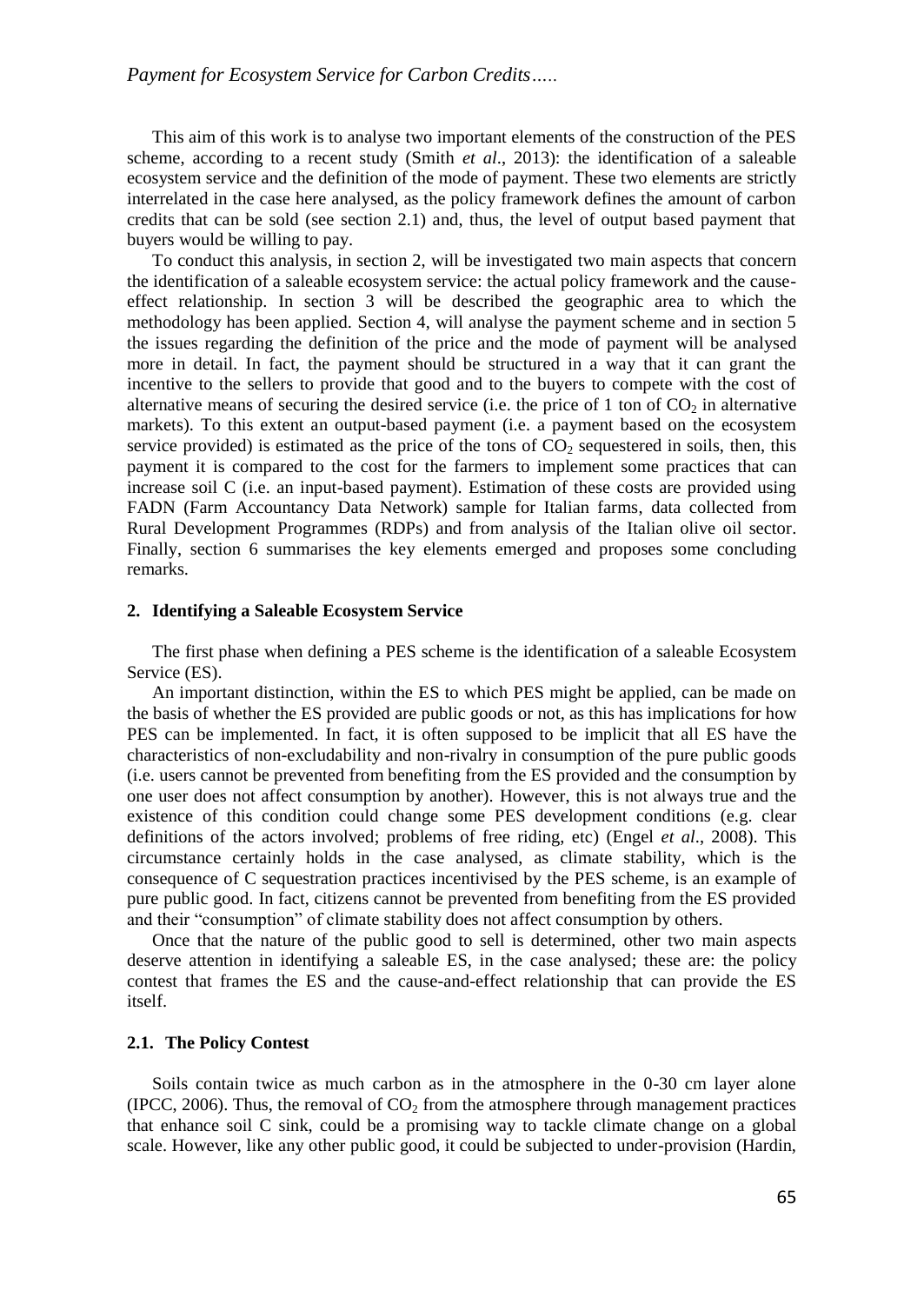1968) for the maximisation of private utility. In fact, intensive cultivation has reduced in the long run, the stocks of soil organic carbon in European soils (Freibauer *et al*., 2004).

To hamper this under-provision, some European and national policies do already contemplate options for maintaining and restoring soil carbon. Looking at the Common Agricultural Policy (CAP), in particular, cross-compliance conditions in the first Pillar and voluntary agri-environment-climate measures in the second Pillar, are aimed at maintaining or increasing level of soil organic carbon in agricultural soils. Even in the regulation for programming period 2014-2020 of the Rural Development Policy, climate change mitigation has assumed a central role and, particularly in the Priority 5 has a specific focus area, promoting carbon sequestration and sink in the agricultural and forestry sector (Council of the European Union, 2013a).

In addition, in the new regulation of the CAP also the green payment introduce to the first pillar, has the scope to promote climate stability, by linking farmers eligibility to this new payment to the compliance to three (or to equivalent) practices, that are supposed to be beneficial for the environment and climate. The three measures are crop diversification, maintaining the share of permanent grassland and maintaining ecological focus areas on their land (Council of the European Union, 2013b).

Besides CAP, from a regulatory point of view, national soils legislation may provide some legal protection in some countries, but not uniformly at European level. On this field a plan of a European regulation to require land managers to maintain existing soil carbon (or a minimum level of soil carbon), was contained in the proposal for a Soil Framework Directive in 2006, which was prevented from advancing in the Council, leaving Europe without a regulatory framework for soil protection.

Meanwhile, in the framework of the European climate policy, the importance of land use management on carbon stocks has been recognised with the decision n.529/2013/UE to establish a framework to harmonize accounting rules for greenhouse gases emissions and removals at European level from Land use, land use change and forestry (LULUCF) sector. Within this news framework, from 2021, Member States should account also for GHG fluxes from grassland and cropland management that are not accounted for in the Kyoto Protocol monitoring system. By now, the declared objective of this European Decision is just to account for these emissions, but this framework could pave the way, once that measures have proven to be robust, for an inclusion of soil carbon changes towards EU targets under climate change policy.

Nevertheless, incentives under the LULUCF accounting framework are not expected in the medium term and the CAP remains the only way to implement measures that can maintain or enhance carbon stocks in soils and biomass. From this point of view, even if there are some positive elements emerging from the past (i.e. agri-environment) and some expectations for the future (i.e. greening and agri-climate-environment measures) it doesn't seem that the CAP measures could make much a difference (Matthews, 2014).

Thus, while waiting for a regulation at European level, an interesting approach to explore could be a voluntary PES-like programme to carbon sequestration in soils. This kind of approach could also represent a frontrunner to allow emission reductions in the LULUCF sectors as offsets in the European Emissions Trading System (ETS). In fact, as LULUCF is not included in the EU climate policy (till now), it could be linked to the ETS permitting agricultural and forestry soil carbon offsets to count for compliance with emissions target (Matthews, 2014).

Other possibilities to valorise this kind of environmental commitment of farmers, could be to directly use carbon credits to compensate agricultural production GHG emissions or to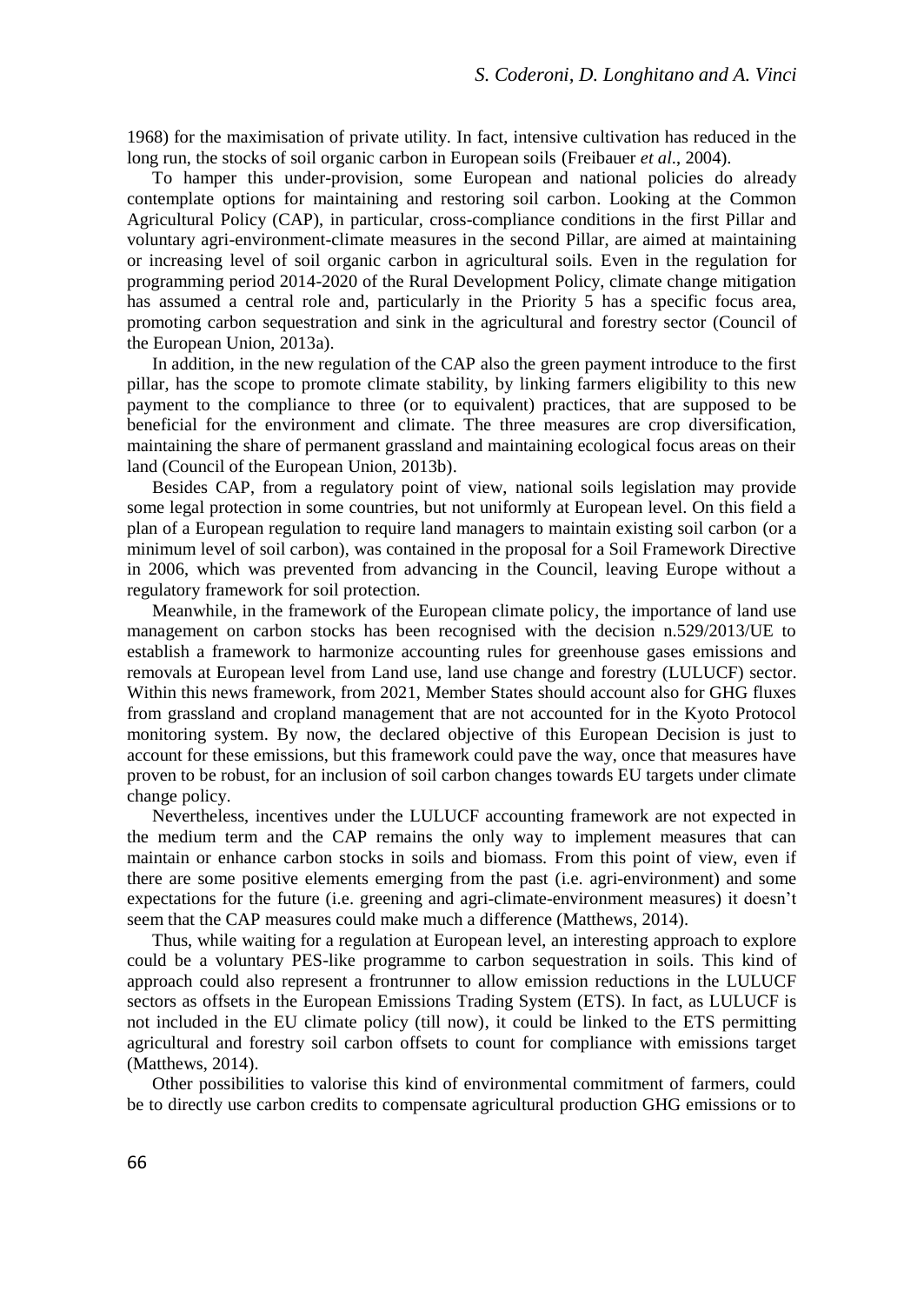sell agricultural products with a carbon footprint label (indicating the lower emissions of the product, or the company's commitment to reduce GHG emissions).<sup>1</sup>

The analysis of the policy framework, is important to understand which policy measures, instead of PES, could ensure the provision of soil C sinks and to exclude the possibility to incur in the so-called double-counting, i.e. when two (or more) buyers claim ownership of specific emission reductions or carbon offsets.

The possibility to incur in double-counting, in particular, determines that the only C credits that can be sold are those generated by the increases in soil C resulting from alternative management practices. In fact, even if olive groves ecosystem has a high capacity of C storage (see section 2.2), also (and maybe mostly) in trees biomass, these sinks are already accounted for by the National Inventory Report of emissions carried out form the Institute for Environmental Protection and Research (ISPRA) to comply with the monitoring system of the EU and the Kyoto Protocol (ISPRA, 2014). Thus, they were not considered as possible credits to sell by farmers.

However, looking at the near future, the same problem of double-counting could potentially occur with the carbon stored in soils, when will come into force the monitoring of emissions and removals in accordance with the decision on LULUCF accounting (529/2013/UE). When this framework will apply, hence, there will be the need to evaluate if a problem of double-counting arises and how to possibly overcome it.

#### **2.2. Cause-and-Effect Relationship**

 $\overline{\phantom{a}}$ 

Verifying the existence of a cause-effect relationship between land or resource management interventions and the provision of ES, is fundamental to give assurance to buyers about the possibility that they will receive the required benefits. This implies that the PES system is based on a strong scientific basis in order to attract more buyers.

This point is probably one of the biggest obstacles in standardizing an approach to a PES scheme to enhance sinks in soil organic carbon, as the amount of C cannot be efficiently measured, but must be estimated and the estimation methodologies may lead to incorrect quantifications. Moreover, soil C dynamics are complex and the relationship between management actions and the provision of C sink in soil is not "direct" and can be influenced by external factors (World Bank, 2011). For this and other reasons it has been choose to elect only some practices whose impact in soil C was not controversial.

In this case study the reference cropping system is the olive grove. This is characterized by the high level of ecological complexity and the remarkable ability to adapt to different environmental conditions (Facini *et al*., 2007; Palese *et al*., 2013, Nardino *et al*., 2013). In this context, the use of specific cropping patterns according to the concept of good agricultural practices, such as cover crop between rows, ground cover of herbaceous plants and use of pruning as soil improvers, may slow the release of carbon dioxide resulting from natural respiratory activity of the soil, encouraging the processes of storage of Soil Organic Carbon (SOC). Overly intensive management practices, conversely, could facilitate the degradation of organic carbon resulting in substantial losses, and increasing the emission of CO<sup>2</sup> from the soil (Castro *et al*., 2008; Marquez -Garcia *et al*., 2013).

The specific public good analysed, creates further problems related to the technical issues of additionality and permanence of the ES provided, that are always central in the definition

 $1$  These latter kinds of initiatives that look at the consumption, rather than at the productions stage, are becoming more and more important, and in Europe there are institutional initiatives to standardise the approach to the calculation of product carbon footprint for food. (see: [http://ec.europa.eu/environment/eussd/smgp/product\\_footprint.htm\)](http://ec.europa.eu/environment/eussd/smgp/product_footprint.htm)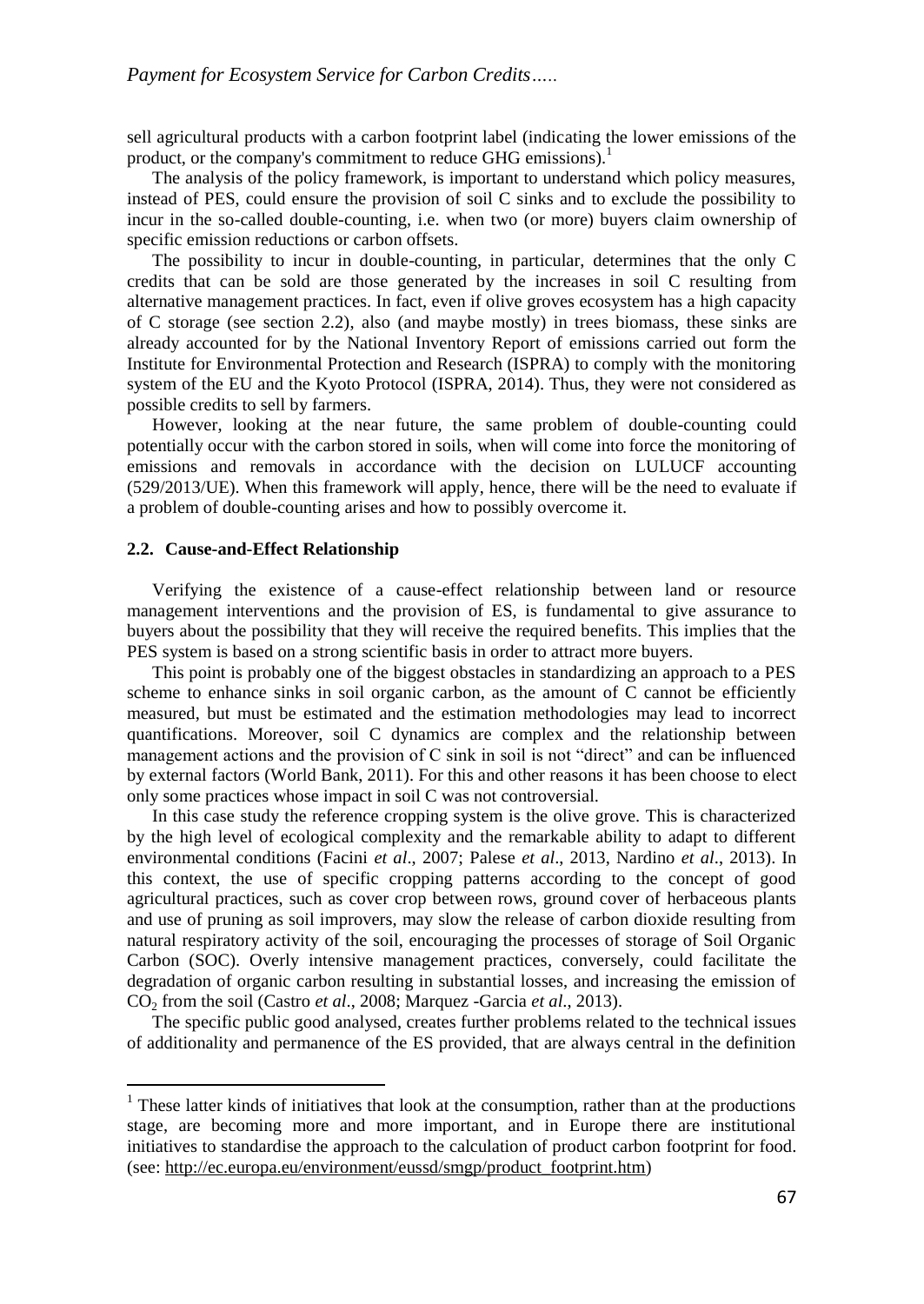of a PES scheme. These elements are not the focus of our analysis and thus they will not be described in detail, but still some assumption that have been made for the purposes of this work, deserve some attention.

Additionality occurs when payments are made for actions over-and-above those which land managers would generally be expected to undertake, i.e. beyond regulatory compliance (Smith *et al*., 2013). The lack of additionality is known as the issue of "money for nothing" (Ferraro & Pattanayak, 2006), that is paying for adoption of practices that would have been adopted anyway. Additionality, thus, represents a potential problem of financial efficiency for the program, which is generating less ES per dollar spent. It could also result in social inefficiency when funds for PES are limited, reducing money available to induce sociallyefficient management practices elsewhere (Engel *et al*., 2008).

The issue of additionality could be addressed involving farmers and other stakeholder in the definition of the practices, defining long term trend in land use changes and technical management practices, lessening the eventual opportunistic behaviour of farmers.

The risk of permanence, is a very important issue that characterizes all the projects that deal with carbon sinks from land use activities and is one the obstacles to the inclusion of agricultural C credits in off-set crediting mechanisms e.g. CDM-Clean Development Mechanism in the United Nations Framework Convention on Climate Change (World Bank, 2011). The central issue is whether there is a risk of potential reversibility of the carbon stored, as a result of biotic or abiotic disturbances.

Critics of PES in the agricultural sector have underlined that permanence may be caught up by changes in external conditions (e.g., increases in market prices that change opportunity costs of competitive land use) or by lack of long-run funding for PES (e.g., due to limited project durations) (e.g., Swart, 2003).

In order to decrease this kind of risk, the scheme should include safeguards to ensure the permanence of the interventions like developing strategies to mitigate the identified risks. Maybe the selling of a lower amount of credits than the total provided (applying a buffer discount), is the easiest way to account for unforeseen circumstances that might compromise delivery. The UNFCCC, for example, overcomes the problem considering afforestation and reforestation as projects that provide a temporary solution to climate change mitigation. Thus they can generate temporary carbon credits that in time need to be replaced with permanent credits (UNFCCC, 2006).

Pagiola and Platais (2007) propose a similar viewpoint on the issue of permanence. They state that, as one of the advantage of PES is exactly that it should be able to adapt to changing conditions, it gives the possibility to re-negotiate the contracts and, as long as participation is voluntary for both parties, both have the option to walk away at any point if conditions change. Besides, as the basic logic of PES is of compensating ES providers for the externalities they generate, this means that in theory, 'after payments end'-there cannot be any expectation of permanence.

## **3. Identifying the Geographic Area**

Once that the sealable ES has been identified, some technical issues need to be solved, among these, for the purposes of this study, we have focused only on identifying the geographic area on which to apply the scheme and defining the mode and the level of the payment (section 4 and 5).

Identifying the geographic area on which to apply the scheme and check for potential hot spot areas, which can provide high benefits in relation to multiple ecosystem services, is the first step that should be analysed. Generally, ecosystem service benefits are not spread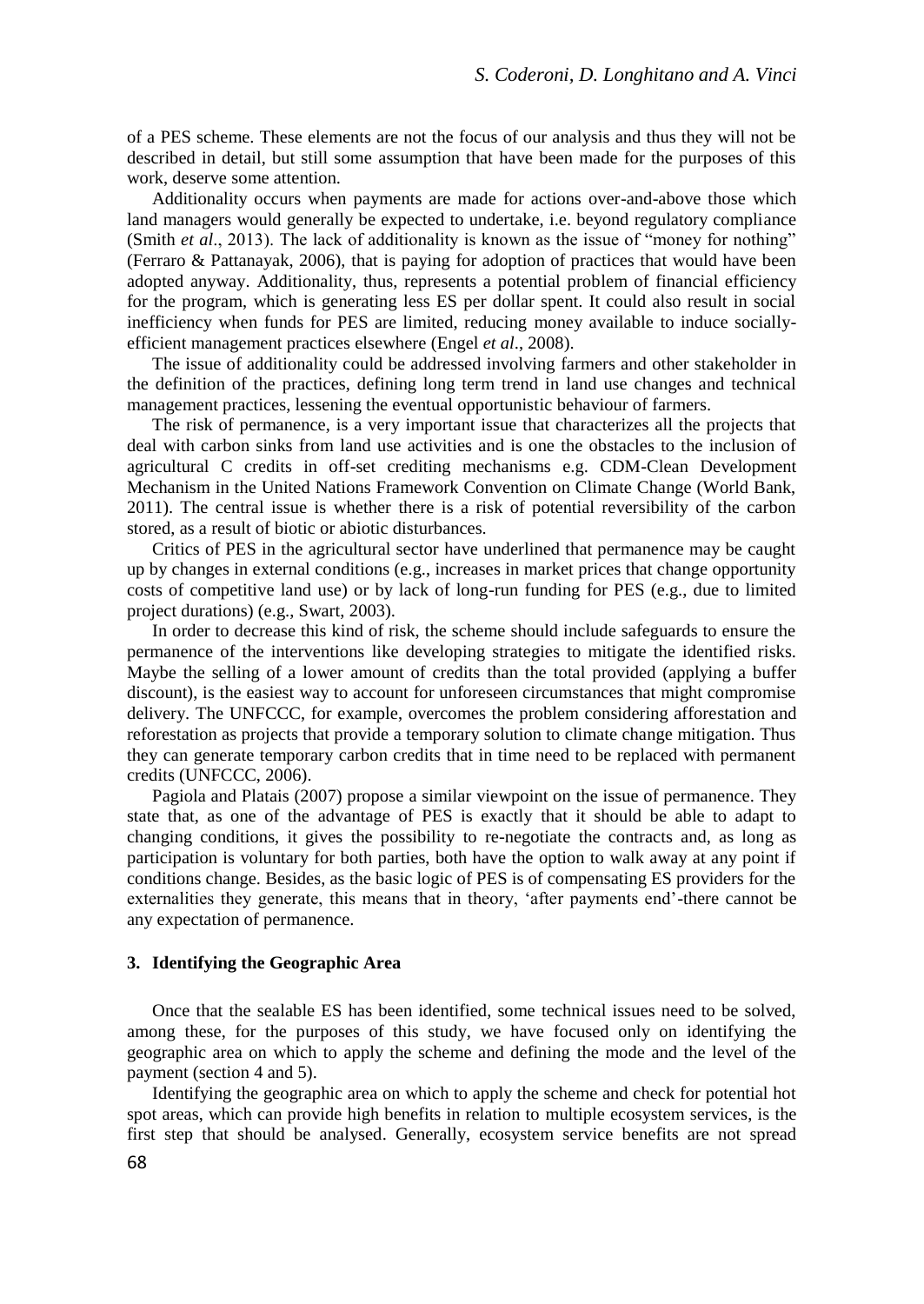uniformly across geographic areas: there are in fact some areas that may be considered 'hotspots' in terms of ecosystem service benefits, i.e. that provide highly valued benefits in relation to multiple services (Smith *et al*., 2013). In this study the geographic area selected is Veneto Region on which there were some previous works (Coderoni *et al*., 2013; Coderoni *et al.,* 2014) that provided data to further elaborate. Despite the area perhaps is not the most adapt, as olive groves in Veneto Region are not the prevalent cropping system, high quality olive oil production trees are yet present in the provinces of Verona, Vicenza, Treviso and Padua. Besides, what is of interest is not the area covered itself, but the feasibility of the scheme, to eventually implement on a more proper area and spatial scale.

In fact, PES schemes can be developed at a range of spatial scales, including: international, national, catchment or local/neighbourhood (Smith *et al*., 2013). For the nature of pure public good of climate stability, the international spatial scale could be the proper one. In fact, the general assumption, when dealing with carbon credits, is that a ton of  $CO<sub>2</sub>$ removed from the atmosphere as the same value all over the world, as climate change is determined by global concentration of GHGs. The UNFCCC Reducing Emissions from Deforestation and Degradation (REDD+) programmes are a typical example of international scheme as developed countries pay developing countries to reduce emission from forests.

Still, despite the nature of the public good analysed, the interest of local communities to a "local" carbon credit, which usually generates more trust on its verifiability, could generate the demand for ES also at local level.

Choosing to arrange a PES in a confined area has the advantage of more easily identify targeted actions (Muradian *et al*., 2010) to ensure the provision of the service and, at the same time, to make the PES most adaptable and flexibly to local needs. On the opposite side, one risk that could be experienced in implementing the scheme in geographically limited areas, is the lack of availability of sufficient sellers, which makes it difficult the implementation of the PES.

In the case of Italian olive groves system, it could be preferred to take a regional or local approach, to better capture the different geographical condition and farming practices, or, when establishing a national system, it would be better to differentiate payments in order to target sellers with lower opportunity costs for alternative land use (OECD, 2010).

An issue that deserve some consideration is how representative could be data so site specific for Italian or European situation. As already mentioned, the decision to focus the study on olive grove derives mainly from the biophysical efficiency in the carbon soil storage of this cropping system. In addition, the olive groves are a widespread cultural practice in the Mediterranean latitudes, therefore, representative of the Italian agriculture. However, in the specific case of Veneto, the olive is a crop relegated only to a few ecosystems characteristic of areas such Lake of Garda and the Euganei Hills. Thus, in general this study is more useful to explore the potential of the FADN database for the analysis proposed, rather than to give exact values to upscale at European or Italian level. Nevertheless, as much of the communication of GHG data to the Kyoto Protocol and the European monitoring system, or under the LULUCF accounting framework, rely on Tier 1 approach (i.e. data with high degree of uncertainty), this results, could represent a quite good basis to be generalised with the same level of uncertainty.

#### **4. The Payment**

An essential element in the initial structuring of a PES scheme is the analysis of the costs necessary for system development and thus the definition of how the scheme will be financed.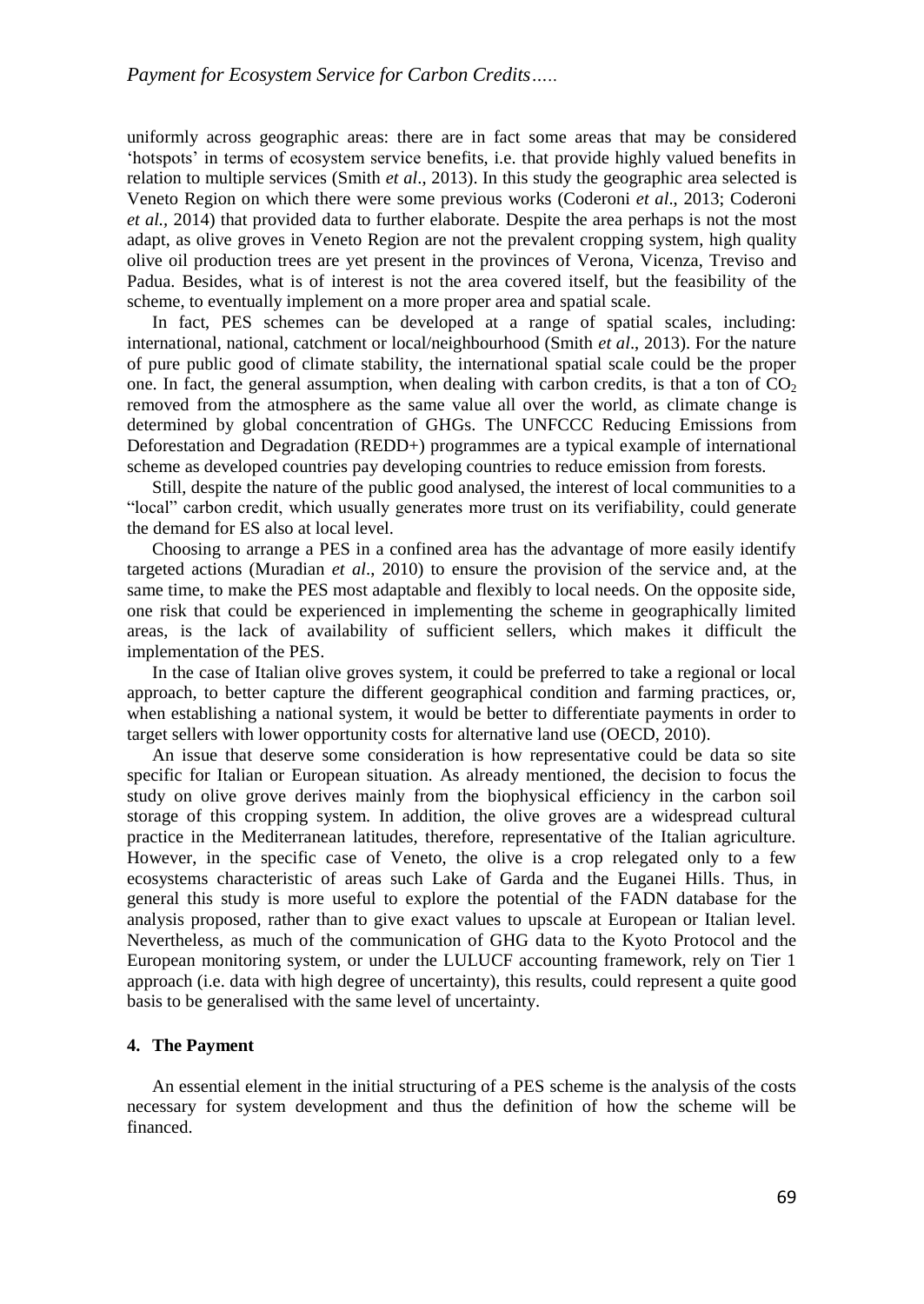The costs are divided generally into short-term design and capacity building costs, and long term costs: the former are composed by the costs for the design and structuring of the PES; while the long-term implementation costs cover the payments necessary to generate and provide the ES provision (Smith *et al.*, 2013). The design and capacity building stage may necessitate a quite large financing for funding for research (to create metrics for the ES), stakeholder engagement, contract preparation and data collection. The longer-term implementation costs, instead, include the actual payments for ES as well as the costs of maintaining the scheme itself (e.g. the costs of monitoring, evaluation and review). All transaction costs associated with PES schemes can be in theory large and they are generally directly linked to the number of actors (Engel *et al.*, 2008). Quite small PES scheme can help reducing them.

For the purposes of this work that are mainly related to farmers' willingness to provide carbon sequestration in soils, we wanted to focus on the price to be given to the farmers to persuade them to join the scheme. The other costs of the PES programme will be disregarded.

Indeed, a central issue, in PES scheme design is to understand if subsidies affect optimal choices. An extensive literature has addressed this issue (see among others: Capitanio *et al*., 2014; Marangon and Troiano, 2013; Benton, 2012). For the scope of this work, we will hypnotise that if the subsidy is higher than an estimated level, it will influence optimal choices.

The payment offered to ecosystem managers should generally range between a minimum and a maximum level (Figure 1). When considering a PES which implies a change in farm management to provide a greater ES benefits, the minimum payment should at least cover any (private) net return forgone by the farmer, as a result of reduced agricultural production. The theoretical maximum payment should represent the cumulative value of additional ecosystem service benefits which would add to the buyer(s) (Engel *et al*., 2008).



**Source:** Adapted from Pagiola and Platais (2007).

Figure 1. The logic of payments for ecosystem services.

70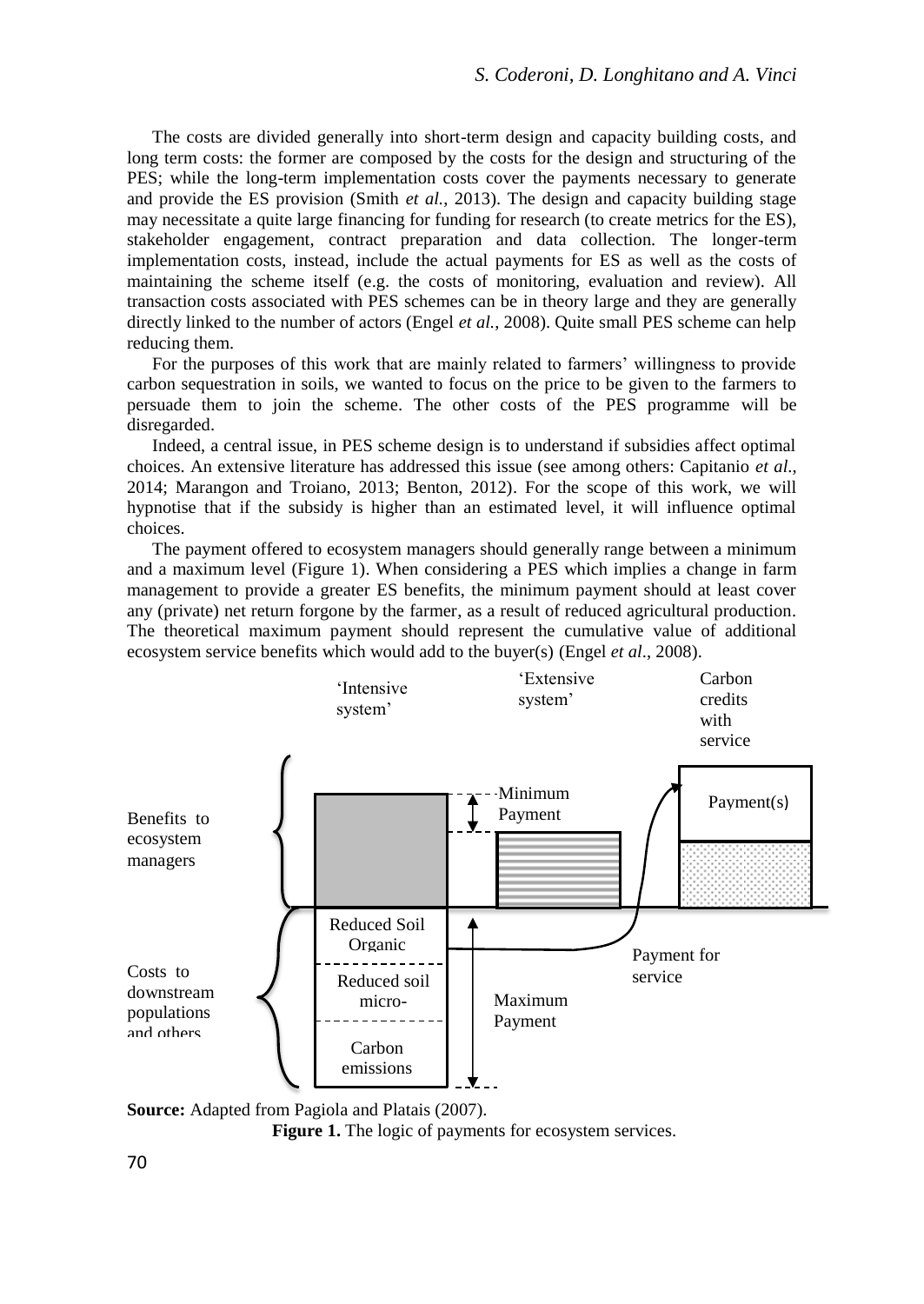As these benefits are not easy to quantify, and might be generate by the same type of management techniques, usually PES payments are agreed as an intermediate point between the minimum and maximum values, reflecting supply and demand for particular ecosystem services (Smith *et al*., 2013). Many PES programs use fixed payments per hectare for given activities; however, a more efficient payment structure should differentiate the ES price according to different space, and/or sellers, on the basis of the ES provided (benefit targeting), the costs of ES provision (cost targeting), or a mixture of both (Engel *et al*., 2008).

In particular, for what concerns the cost targeting, a promising way to make PES more cost-effective is to differentiate and prioritise payments to those spots where farmers have lower opportunity costs for alternative land use (OECD, 2010). Of course obtaining information about the farmers opportunity cost is not an easy task, as they could have the incentive to overstate the costs they effort, in order to fix a higher price. Thus, information on the sellers costs should be based on costly-to-fake signals (OECD, 2010), like distance to markets, soil fertility or type, prices of production input, labour, productivity, etc., that should be used to estimate the opportunity cost.

Looking at the PES for the olive sector, the main long term implementation costs are linked to the introduction and maintenance of management techniques to sustain the carbon sinks (especially the cultivation operations related to grassing or residue management), as well as the cost of skilled labour (e.g. pruning).

To give a roughly estimation of the payment that would incentivise farmers to join the PES, we have valued the cost of introducing the management practices suggested to increase soil C with two different approaches, trying, in both cases, to link the payment estimation to costly-to-fake signals.

From one side it has been used a "costs estimation approach" summing all the increasing in costs of production derived from the implementation of the proposed practices, moving from the assumption that, at best, if they don't affect productivity, the introduction of these practices in the farm would not change the level of revenues. This costs are production costs, concerning intermediate operations (tillage, fertilizers, pesticides, labour costs, etc..) and services (rental, water and energy, insurances, transaction costs and other expenses), obtained both from review of supplementary documents for the definition of agrienvironment payments in RDPs of different Italian regions and on data collected from the Italian olive oil sector (ISMEA, 2012). These results (table 1) show a minor unitary gross margin of 165  $\epsilon$ /ha in the case of the practices proposed by the Agri-environmental scheme.

From the other side, it has been used a "gross margin approach" starting from the assumption that a change in practices could bring also a change in gross margins. An opportunity cost of changing olive system input intensity has been estimated, using micro economic data from Farm Accountancy Data Network (FADN).

In this second approach, the distinction between intensive and conservative olive groves has been made taking into account the context indicator number 33 "Farming intensity", proposed by the European Commission for the definition of the 2014-2020 RDP<sup>2</sup>. More precisely for each of the 15 farms of the sample it was calculated the sub-indicator "Farm input intensity" distinguishing from farms with low, medium and high input level, defined on the basis of input expenditure according to the guidelines for the calculation of the agrienvironmental indicator 15 of IRENA project<sup>3</sup>.

 $\overline{a}$ 

<sup>2</sup> [http://ec.europa.eu/agriculture/cap-post-2013/monitoring-evaluation/documents/proposed-list-common-context](http://ec.europa.eu/agriculture/cap-post-2013/monitoring-evaluation/documents/proposed-list-common-context-indicators_en.pdf)[indicators\\_en.pdf](http://ec.europa.eu/agriculture/cap-post-2013/monitoring-evaluation/documents/proposed-list-common-context-indicators_en.pdf) (last access on May 2014).

<sup>&</sup>lt;sup>3</sup>[http://epp.eurostat.ec.europa.eu/statistics\\_explained/index.php/Agri-environmental\\_indicators](http://epp.eurostat.ec.europa.eu/statistics_explained/index.php/Agri-environmental_indicators) (last access on May 2014).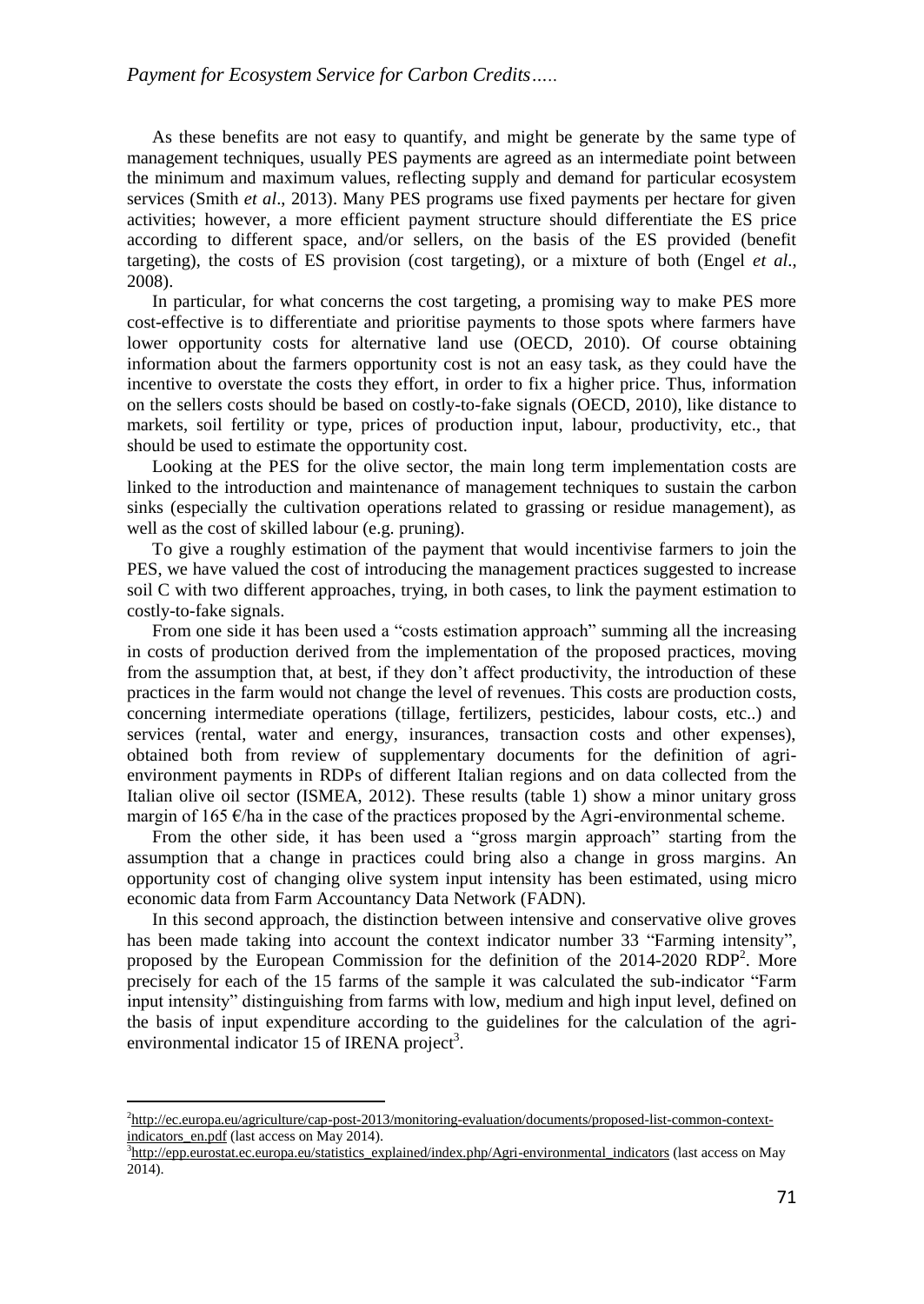The opportunity cost of switching from intensive to extensive system, was then approximated with the difference between the average unitary gross margins of the olive farming systems of farms with different input intensity index (Table 1) and has been calculated only for farms with more than one hectare of UUA cultivated with olive groves. The mean value obtained (-537  $\epsilon$ /ha) represents the opportunity cost of changing olive grove system from high to low-medium input intensity.

| Source<br>elaboration     | Management type      | unitary<br>Average<br>margin<br>gross<br>(euro/ha) | Unitary<br>opportunity<br>cost (euro/ha) |
|---------------------------|----------------------|----------------------------------------------------|------------------------------------------|
| margin<br>Gross<br>(FADN) | Farm<br>input<br>Low | 1,417                                              |                                          |
|                           | Medium-High<br>Farm  | 1.953                                              | $-537$                                   |
| Costs<br>estimation       | Agri-environmental   | 420                                                |                                          |
|                           | <b>Baseline</b>      | 585                                                | $-165$                                   |

**Table 1. Average Unitary Gross Margin and Unitary Opportunity Costs for Each Management Type and Reference Source**

**Source:** Own elaboration

#### **5. Mode of Payment**

This phase is closely related to the previous one, with regard to the cost definition. Designing the mode of payment is an essential element for the functioning of a PES scheme. The basic choice to make is to decide whether the buyers will compensate the sellers with an output or an input-based payment. An output-based payment is usually based on the level of ecosystem service provided, i.e. each ton of carbon provided; the input-based payment is estimated through the costs of introducing management actions likely to sequester soil carbon (above the baseline). Due to the difficulty of measuring the level of service provided, an input-based payment is more commonly used. This happens for many reasons, very relevant when analysing a PES on carbon credits, that are: the importance of the monitoring costs, the potential influence of natural disturbances on supply (that might affected, besides changes in land management, the output of the ecosystem service) and the difficulties in ascribing eventual provision changes to individual sellers (Muradian *et al*., 2010).

However, the importance of input-based payments in PES schemes, contrasts with the increasing emphasis on 'payments by results' that increase efficiency and innovation. In fact as underlined by many scholars (Jack *et al*., 2008), the incentive to innovate may be weakened by payment based on proxies, as farmers are not encouraged to innovate to reach the same result, but only to follow a specific protocol.

In the case of the PES analysed, the choice is whether to pay for an additional ton of carbon sequestered or for carbon oriented management practices of olive trees.

The first step to analyse when carrying out this analysis, is to recognize that, like every other market, different modes and levels of payment, can generate different level of expected welfare (benefits) for the actors involved, those affecting their decision to join or not the PES scheme.

Figure 2 summarises the different options that can rise in the market. The figure is based on Pagiola *et al*., (2005) framework to analyze the effectiveness of PES programs, but is here readapted to plot the hypothetical price of a ton of  $CO<sub>2</sub>$  (vertical axis) and PES payments (horizontal axis), in order to understand whether and if there can be market opportunities for soil C credits. The basic assumption is that buyers will be willing to purchase a soil C credit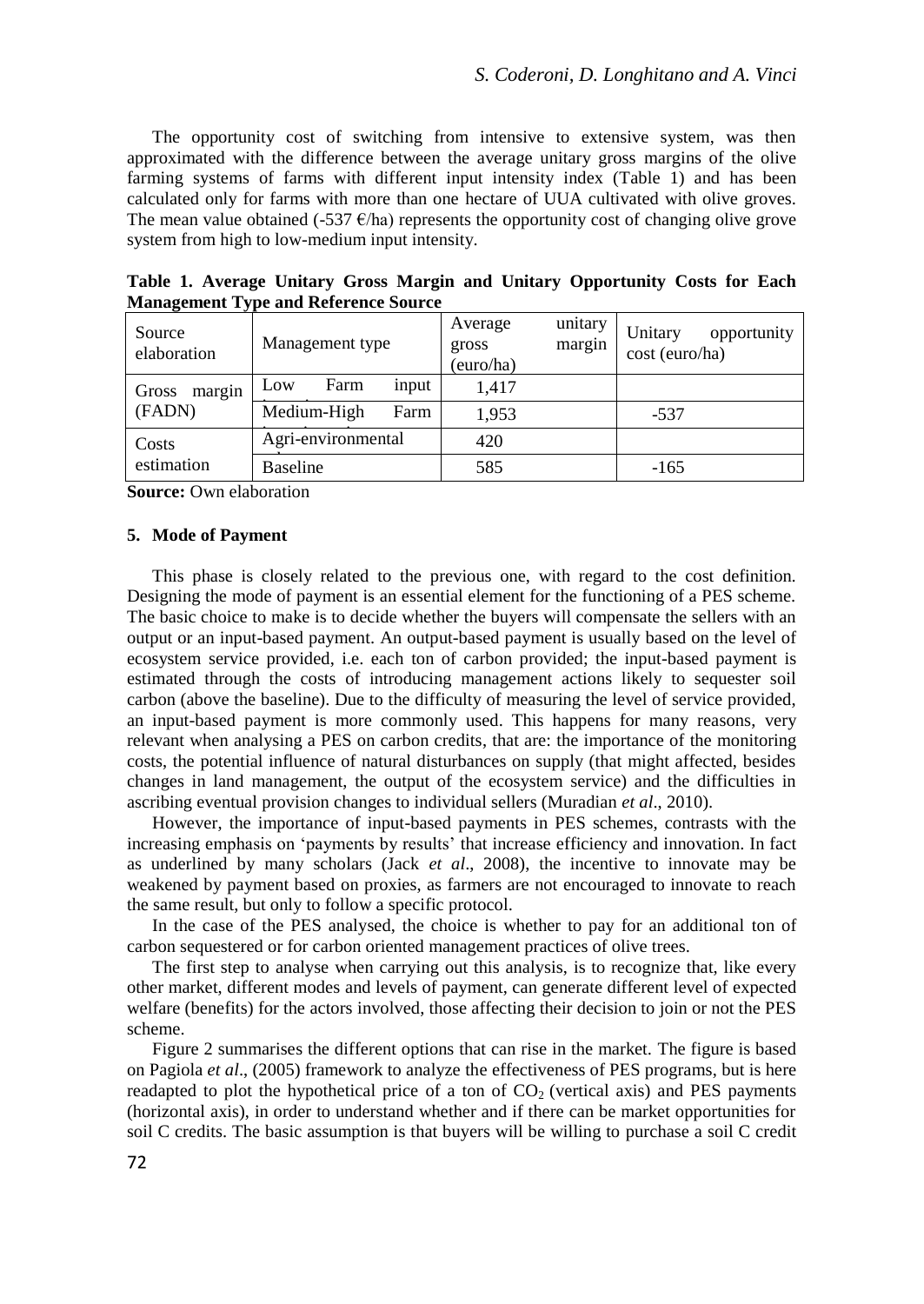if the price is beyond the average price of tons of  $CO<sub>2</sub>$  in alternative (international or not) markets. On the other hand, farmers will be convinced to participate if the PES premium covers at least the minimum PES level payment (see Figure 1). Thus, in this figure: bottomright rectangle is 'win-win' as the price is acceptable for farmers and cheaper of other carbon credits for the buyers. At the opposite side, top-left rectangle is 'lose–lose' (too high price for buyers and too low for sellers). The diagonal separates practices whose desirability to society is positive (below), from those where it is negative (above). In the bottom-left and top-right rectangles there is room for intervention. At top-right, famers would partecipate, but buyers would face higher prices; at bottom-left, practices are unprofitable to land users but buyers would partecipate to the PES scheme. In this last chance, the goal of PES programs is to make profitable to individual land users to join the scheme. To this extent could be particularly useful PES programs aimed at encouraging agricultural sector (or particular productions) to enhance the provision of soil C credits.



**Source:** Based on Pagiola *et al.*, 2005.

## **Figure 2. Benefits for Buyers (Collectivness) And Sellers (Farmers) in a PES Scheme for Soil C Sinks**

To assess what would be the ideal price paid by the PES buyers, a potential output-based payment based on the tons of carbon sequestered, has been evaluated using a simplified methodology to estimate the quantity of carbon stored with the alternative management of the olive grove (section 5.1). Then, the amount of C has been multiplied for the current market price of the alternative carbon credits deriving from voluntary carbon markets in Italy (INEA, 2014). The value obtained has been compared to the range of input-based payment, calculated in the previous section.

One of the major challenges to assess the amount of C stored in olive groves, was the availability of reliable and extensive data, needed to calculate the change in carbon stocks in the soil and, therefore, to verify the increase in carbon sink. In this study the approach followed is taken from IPCC methodology for the LULUCF, adapted at farm level using the FADN based methodology illustrated in previous works (Coderoni *et al*., 2013 and 2014;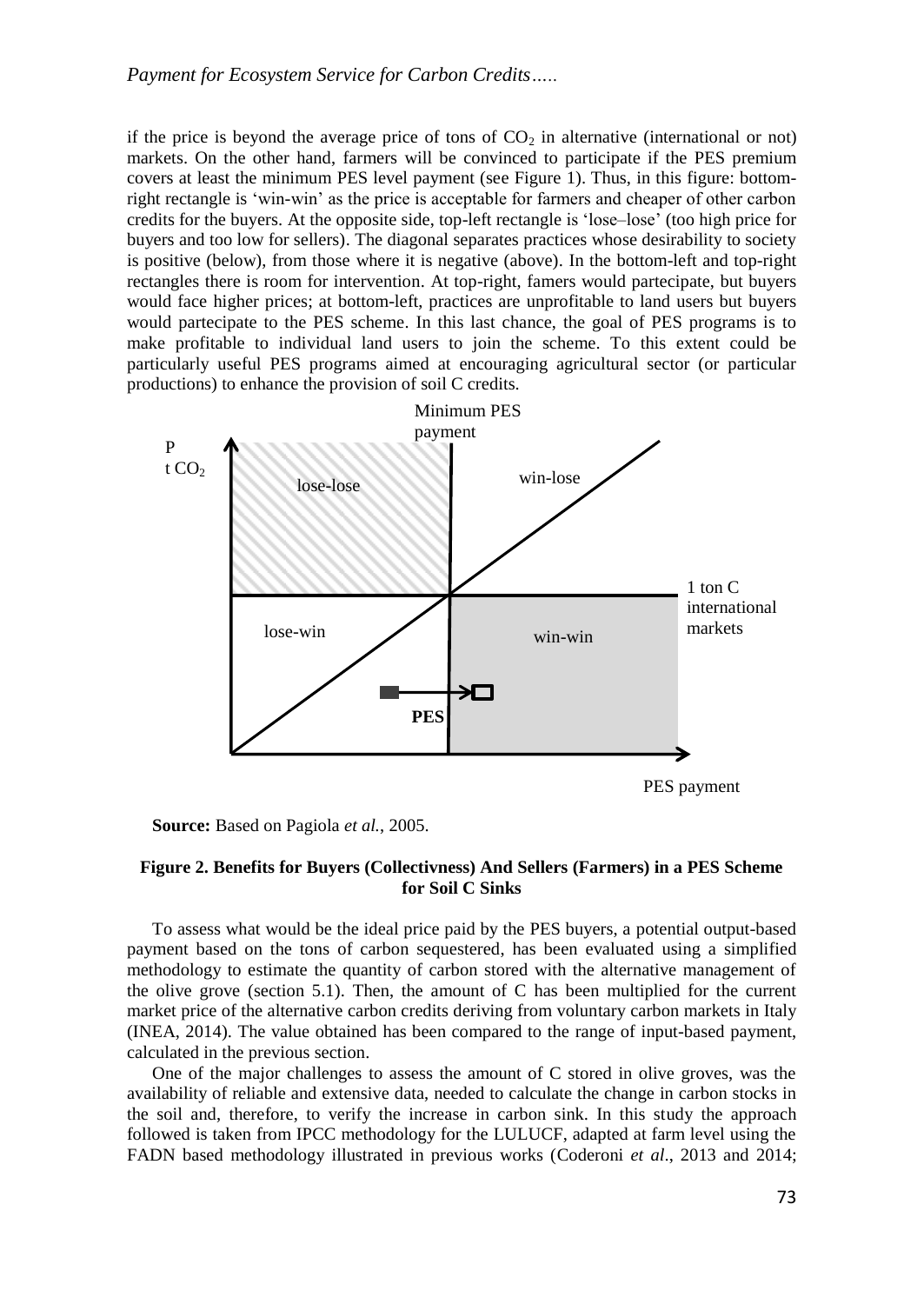Coderoni & Bonati, 2013). The aim of this simplified methodology was to have a first estimation of the ecosystem service provided, identified in the annual change in carbon stocks in soils associated with different management models of olive grove. More precisely the change of soil organic carbon has been calculated assuming the conversion from intensive olive grove ("intensive" scenario) to olive trees under cultivation practices in lowintensity use of inputs ("conservative" scenario) on a time horizon of 20 years, in order to highlight the performance of production in relation to the storage of carbon. The analysis was conducted with reference to the olive farms in the Italian region of Veneto using FADN database in the year 2011.

The fraction of organic C in soil is determined by the product of the baseline C stock (ton/ha) and specific stocks variation factors, as follows:

$$
SOC = \sum_{c, s, i} SOC_{REFc, s, i} \cdot F_{LUc, s, i} \cdot F_{MGc, s, i} \cdot F_{Ic, s, i} \cdot A_{c, s, i} \tag{1}
$$

Where *c*, is the specific climate zone; *s*, the type of soil and *i*, the set of land use systems in the geographical area (e.g. region, country, etc.). The coefficient  $F_{LU}$  is factor of variation of C according to the land use system of;  $F_{MG}$  is the factor of variation on the system management;  $F<sub>I</sub>$  is the factor of variation of inputs of organic matter applied to soil (e.g., organic fertilizer); A is area analysed with the homogenous biophysical conditions (same climatic conditions) and management history. The reference stock  $(SOC<sub>REF</sub>)$  is the estimated value under native vegetation in the first 30 cm of the profile. These values are classified by IPCC on the basis of global climatic regions, according to the type of soil soils. Starting from reference values and related factors, one can estimate the average annual change in the stock of organic C according to the type of soil and climate, the farming system and management practices. These data are reported, for each case study, in the IPCC guidelines (2006).

In the specific case study were selected data from 15 olive farms from FADN sample of Veneto region (708 farms), that represent 466.55 ha of UAA and 18.38 ha of olive UAA. For each farm has been recognized the territorial location (company code, geographical coordinates, utilized agricultural area - UUA), costs of production (fertilizers, pesticides, energy consumption, etc.) and type of productions.

The data relating to soil and climate were derived from the soil map of Veneto (ARPAV, 2005), based on the geographical coordinates of the farm location, while the climate zone has been classified in accordance with the IPCC Guidelines (2006). With these parameters it is possible to apply the IPCC methodology for the LULUCF sector, in order to quantify the baseline C stock (ton/ha), identifying the coefficients of the factors listed in the equation (1). The baseline C stock was determined in three contexts: i) the baseline scenario in which for each farm were applied to the coefficients configured according to the actual management model ( $SOC<sub>bas</sub>$ ); ii) the intensive scenario in which the lands with olive trees are managed with the intensive model  $(SOC<sub>int</sub>)$ ; iii) the conservative scenario, for which the coefficients are weighted on the low- range input  $(SOC<sub>cons</sub>)$ . The discrimination between intensive and conservative olive groves has been made using the same indicator used for the opportunity cost assessment (see section 4).

The results obtained show a provision of an ecosystem service of about 1,895 tons of annual carbon storage in the soil in the baseline scenario (table 2). Considering the intensive scenario the SOC is equal to 1,547 tons per year, and in the conservative scenario to 2,678 tons per year. Hence in case of switching from intensive to conservative management the annual variation of SOC (∆SOC) is about 3 tons per hectare per year, which means that for every ton of carbon is necessary to convert about 0.32 hectares of intensive to conservative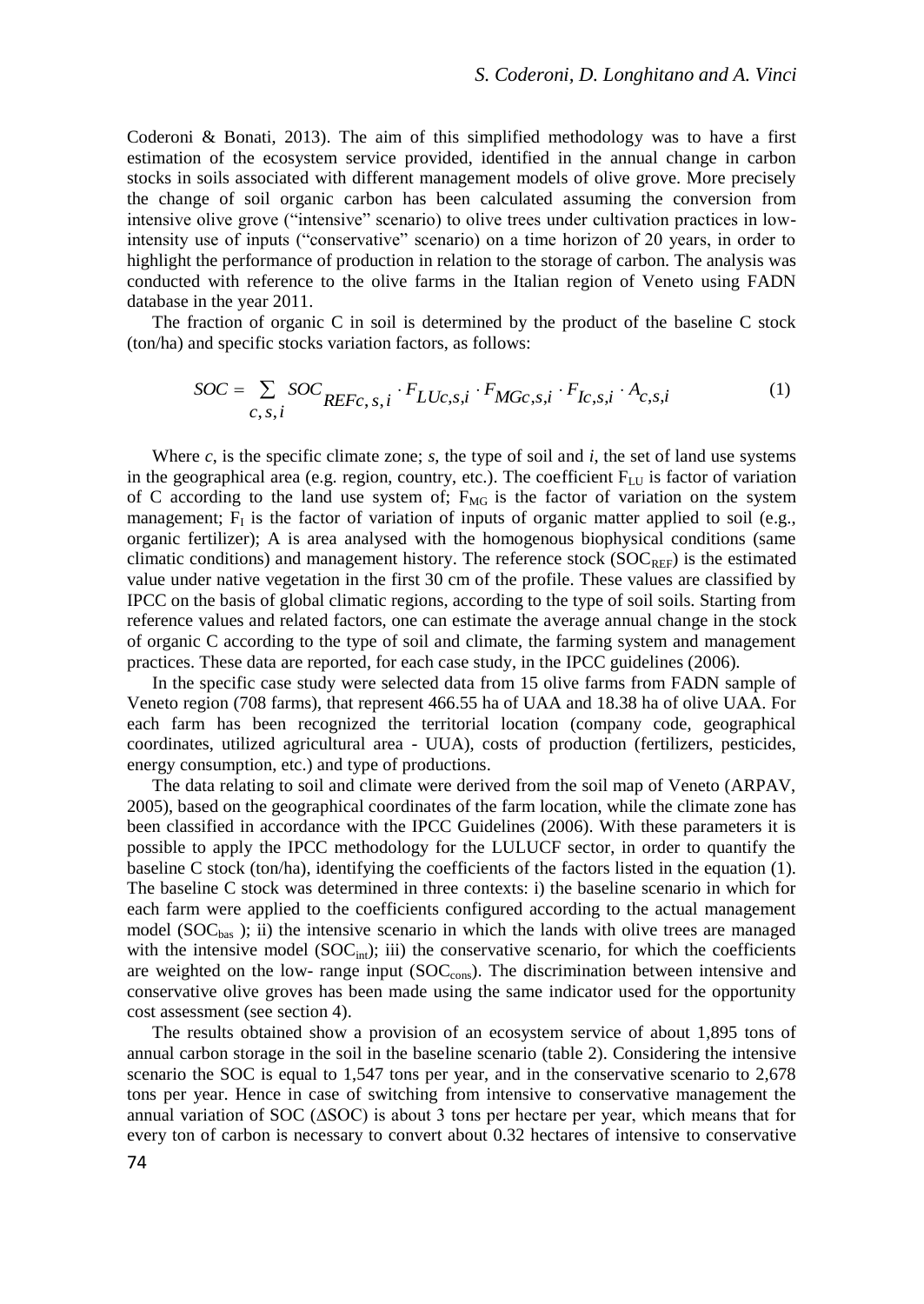olive grove. In terms of carbon dioxide  $(CO<sub>2</sub>)$ , using the IPCC (2001) conversion factor  $C/CO<sub>2</sub> = 1/3.67$ , for every ton of CO<sub>2</sub> stored in the soil is necessary approximately to convert about 0.1 hectares.

| Farm           | $SOC_{bas}$<br>(ton/year) | $SOC_{\rm cons}$ (ton/year) | SOC <sub>int</sub> (ton/year) | $\Delta SOC_{cons}$<br>$_{\text{int}}$ (ton/year) | Unitary<br>$\Delta SOC_{cons}$<br>$_{\text{int}}(\text{ton/ha}\cdot \text{year})$ |
|----------------|---------------------------|-----------------------------|-------------------------------|---------------------------------------------------|-----------------------------------------------------------------------------------|
| $\mathbf{1}$   | 176.82                    | 306.03                      | 176.82                        | 6.46                                              | 3.08                                                                              |
| 2              | 18.52                     | 32.06                       | 18.52                         | 0.68                                              | 3.09                                                                              |
| 3              | 86.1                      | 119.5                       | 69.04                         | 2.52                                              | 3.07                                                                              |
| $\overline{4}$ | 5.05                      | 8.74                        | 5.05                          | 0.18                                              | 3.00                                                                              |
| 5              | 118.66                    | 164.67                      | 95.14                         | 3.48                                              | 3.08                                                                              |
| 6              | 16.84                     | 29.15                       | 16.84                         | 0.62                                              | 3.10                                                                              |
| 7              | 77.24                     | 77.24                       | 44.63                         | 1.63                                              | 3.08                                                                              |
| 8              | 33.68                     | 58.29                       | 33.68                         | 1.23                                              | 3.08                                                                              |
| 9              | 176.82                    | 306.03                      | 176.82                        | 6.46                                              | 3.08                                                                              |
| 10             | 63.99                     | 110.75                      | 63.99                         | 2.34                                              | 3.08                                                                              |
| 11             | 139.77                    | 241.91                      | 139.77                        | 5.11                                              | 3.08                                                                              |
| 12             | 12.63                     | 21.86                       | 12.63                         | 0.46                                              | 3.07                                                                              |
| 13             | 598.53                    | 830.65                      | 479.93                        | 17.54                                             | 3.08                                                                              |
| 14             | 1.68                      | 2.91                        | 1.68                          | 0.06                                              | 3.00                                                                              |
| 15             | 368.69                    | 368.69                      | 213.02                        | 7.78                                              | 3.08                                                                              |
| Total          | 1,895.03                  | 2,678.48                    | 1,547.57                      | 56.55                                             | 3.08                                                                              |

**Table2. Distribution of UAA, SOC and Average Annual Variation of SOC in the Switch from Intensive Scenario to Conservative Scenario on the Sample of 15 Farms**

**Source:** Own elaboration on FADN data

Once obtained this average value of carbon credits generated within the PES scheme, the price of one ton of  $CO<sub>2</sub>$  has been assumed to be equal to the mean value of credits exchanged in Italian voluntary carbon market. Data of C credits in the voluntary market in 2011 - are provided by the INEA (2014) and were collected through online surveys with the main actors in the voluntary market for national carbon credits. According to these data, the volume of C voluntary trade in Italy, in 2011, involved 244,181 tons of  $CO<sub>2</sub>$  for a total value of trade up to 2 million euros. The price of each ton of  $CO_2$  fixed, ranged from 1 up to 58  $\epsilon$ /tCO<sub>2</sub>, with an average of 5.34  $\epsilon$ /tCO<sub>2</sub>. This average value of C credits exchanged in the Italian voluntary carbon market has been multiplied by the average tons of C that are supposed to be stored (according to our estimation) in one hectare of olive grove extensively managed soil. The theoretical output-based payment estimates, ranges from 11 to 655  $\epsilon$ /ha, with an average value of 60€/ha.

Generally speaking, if there aren't particular incentives or specific interest in supporting local olive groves agro-ecosystems, an output-base payment can attract buyers if and only if, it is at least equal to the price of alternative carbon credits. Moving from this assumption, the output-based payment, which results from our estimation, does not represent an incentive for farmers if compared to input-based one. In fact, on one side there is a situation for which sellers are incentivised to join the scheme for a price ranging from 165 to 537€/ha of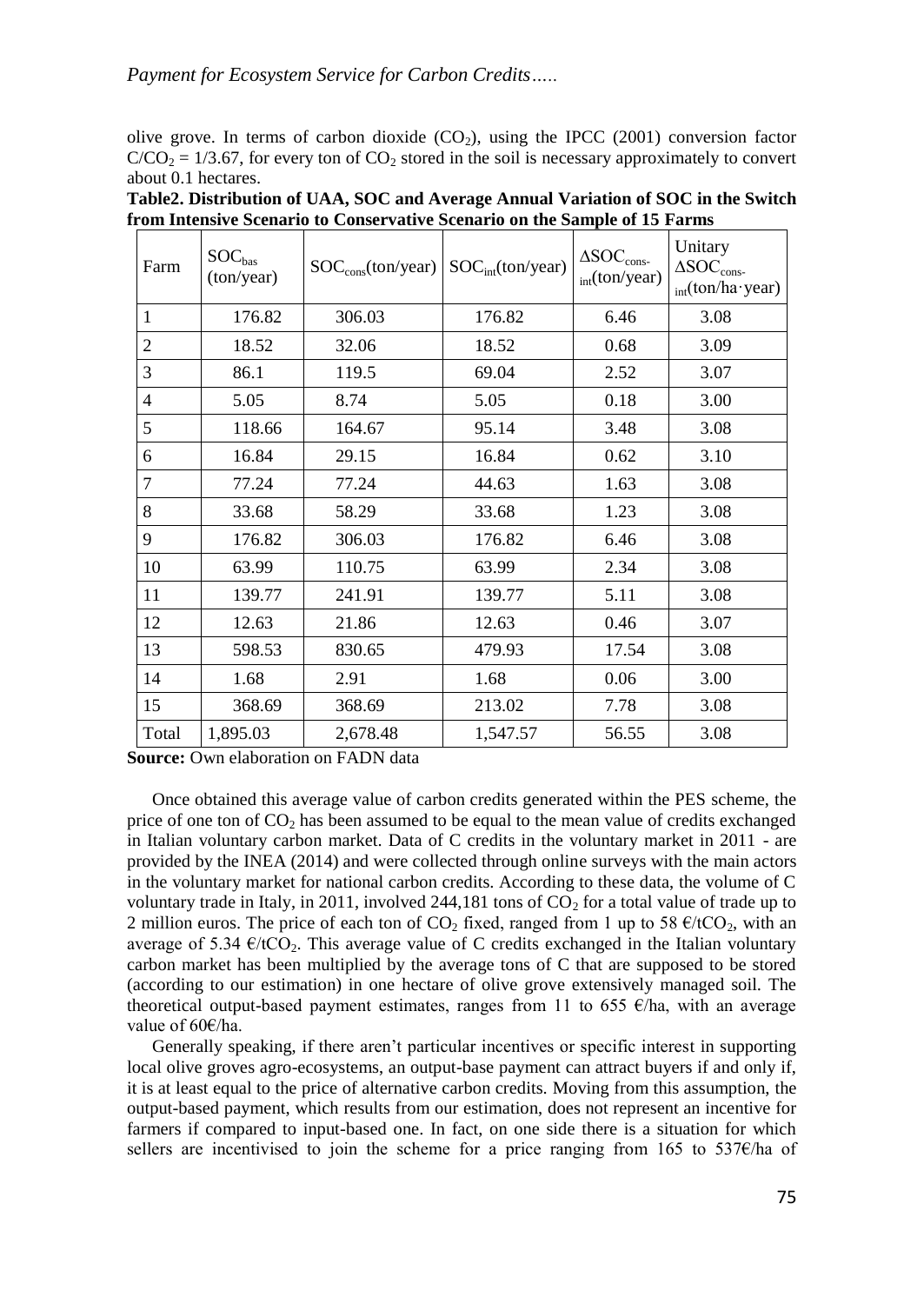payment, while buyers are willing to pay from 11 to 655  $\epsilon$ /ha. In other words, buyers should pay the higher price for ton of  $CO<sub>2</sub>$  sequestered in soils, in order to compensate the farmers' management practices (moving from bottom-left rectangle in figure 2, to bottom-right). Moreover, when considering the buffer discount of ES provided with the PES, the C credits sold diminish, thus lowering the payment that farmers can receive.

#### **6. Conclusions**

Sequester soil carbon through agricultural practices, could be a promising way to ensure sector contribution to the European climate policy goals. Yet, since climate stability is an example of a pure public good, it is often underprovided and there is need for policy intervention to ensure its delivery. European policy agenda to guarantee soil carbon sequestration embraces several measures ranging from incentives (like agri-environment) and compliance tools (e.g. the green payment of the CAP), while a regulatory approach is still far from being implemented. All these approaches show some limitations and thus it could be interesting to analyse newest way to incentivise practices that could provide higher level of soil C sequestration.

One of this promising ways could be the establishment of a PES scheme from olive groves C credits. In fact, PES scheme could represent a frontrunner for agricultural carbon compliance off-setts markets, by developing capacity building in the implementation of such a scheme and in the establishment of protocols for the metrics of soil carbon changes, in order to favour the development of approaches that could benefit both the agricultural and ETS sectors; the former with a differentiation of income and the latter with the possibility to offset emission in a likely cheapest way.

The aim of this initial contribution on that issue was to analyse two main elements when defining a PES scheme: the identification of a saleable ES and of the mode and level of payment. In fact, the payment should be structured in a way that it can grant the incentive to the sellers to provide that good and to the buyers to compete with the cost of alternative means of securing the desired service.

Results suggest that, when considering only the carbon credits that can be sold without incurring in the double-counting (i.e. within the actual policy framework), an output-based payment, though more environmentally efficient, could not be enough to incentivise farmers to join the PES, as the payment per hectare might be lower using this approach.

Thus, in this contest there seems to be small opportunity for the market to emerge, unless there are other funds (i.e. RDPs) that can compensate the operational costs or buyers don't commit themselves to pay a higher price (than the minimum in alternative markets) for a ton of  $CO<sub>2</sub>$  sequestered in soils.

Regardless of the approach adopted, i.e. payment for direct ES outputs or management practices, results show the need for further research to overcome technical issues and also to reach consensus among PES actors in order to build a robust programme. Progress of research field and stakeholders engagement, could then be translated in the climate policy framework. In fact, as stated by Engel *et al*. (2008) PES mechanisms "are not created in a vacuum by social planners or economic theorists. They develop in particular environmental, economic, social, and political contexts, and are subject to the push and pull of many stakeholders" (*ibid*., p. 668).

Once that soil C sequestration shows to be effective and cheaper than the least expensive measure currently used to meet climate policy targets, it could be efficient to propose climate policy framework changes in order to allow soil carbon offset credits.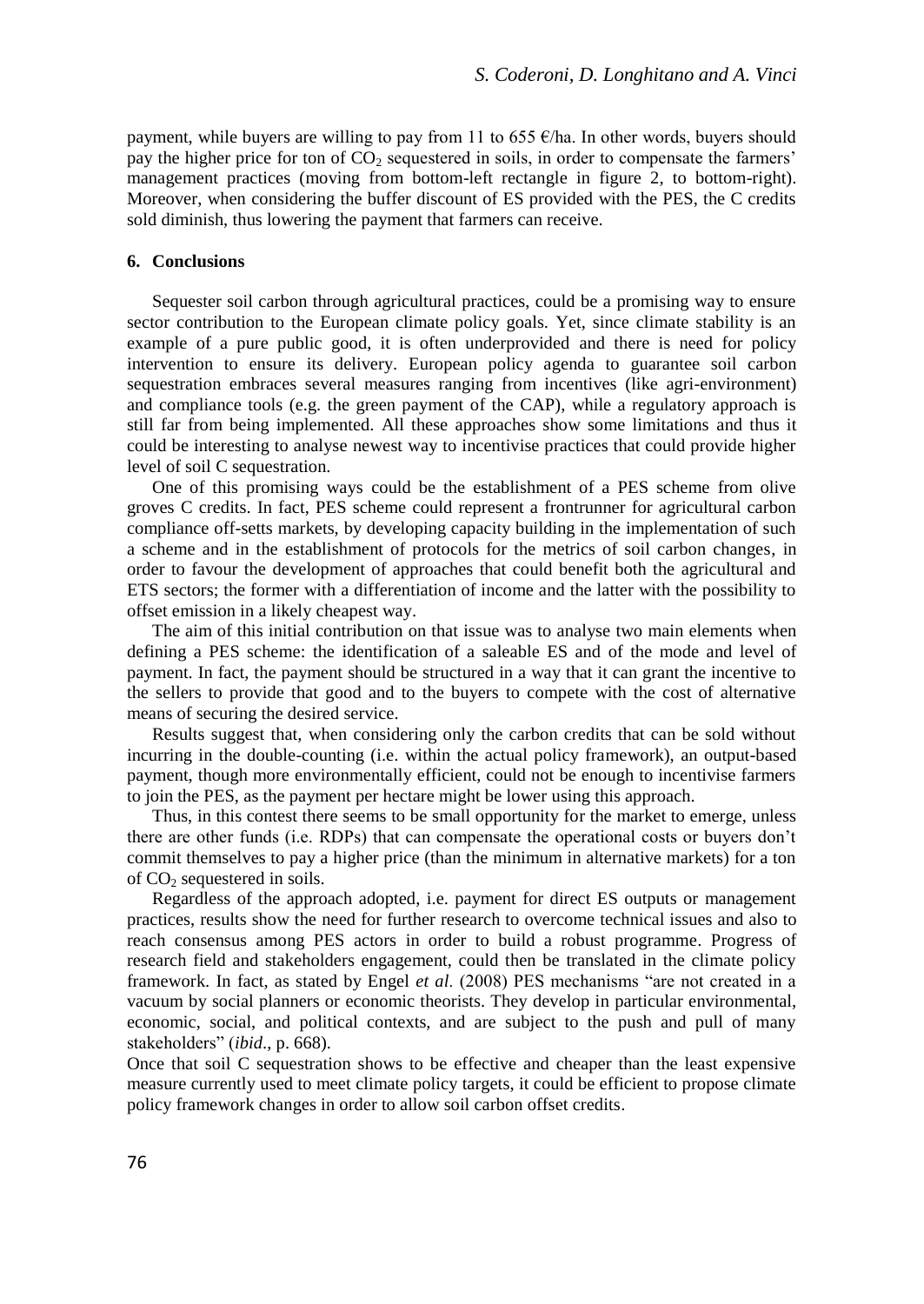## **References**

ARPAV (2005). Carta dei suoli del Veneto. Grafiche Vianello. Ponzano (TV).

- Benton, T. (2012). Managing agricultural landscapes for production of multiple services: the policy challenge, *Politica Agricola Internazionale - International Agricultural Policy*, 2012, Issue 1: 7-17.
- Capitanio, F., Adinolfi, F. & Santeramo, F.G. (2014). Environmental implications of crop insurance subsidies in Southern Italy. *International Journal of Environmental Studies*. DOI: 10.1080/00207233.2014.947737.
- Castro, J., Fernández-Ondoño, E., Rodríguez, C., Lallena, A.M., Sierra, M. & Aguilar, J. (2008). Effects of different olive-grove management systems on the organic carbon and nitrogen content of the soil in Jaén (Spain). *Soil and Tillage Research* 98(1): 56-67.
- Coderoni, S. & Bonati, G. (Eds.) (2013). ICAAI- Impronta Carbonica Aziende Agricole Italiane. Working Paper, ISBN 978-88-8145-246-0, National Institute of Agricultural Economics (INEA), Rome.
- Coderoni, S., Bonati, G., D'Angelo, L., Longhitano, D., Mambella, M., Papaleo, A. & Vanino, S. (2013). Using FADN data to estimate agricultural greenhouse gases emissions at farm level, in Vrolijk, H., Pacioli 20 (Eds.), *Complex farms and sustainability in farm level data collection* (pp. 13-054), LEI Proceedings.
- Coderoni, S., Longhitano, D. & Vinci, A. (2013). Contabilizzare il contributo dell'agricoltura alla mitigazione delle emissioni di gas serra. Una possibile metodologia di stima per i sink di carbonio negli agrosistemi olivicoli mediante la Rete di Informazione Contabile Agricola. *Territori. Strumenti interdisciplinari per la valutazione, la programmazione e la gestione delle risorse ambientali.*18/2013: 6-10 ISSN 2039806-9.
- Council of the European Union (2013a). Regulation (EU) No 1305/2013 of the European Parliament and of the Council of 17 December 2013 on support for rural development by the European Agricultural Fund for Rural Development (EAFRD) and repealing Council Regulation (EC) No 1698/2005), Brussels, 17 December 2013.
- Council of the European Union (2013b). Regulation (EU) No 1307/2013 of the European Parliament and of the Council establishing rules for direct payments to farmers under support schemes within the framework of the common agricultural policy, Brussels, 17 December 2013.
- Dobbs, T.L. & Pretty, J. (2008). Case study of agri-environmental payments: the United Kingdom. *Ecological Economics* 65, 765–775 (this issue). Doi:10.1016/j.ecolecon.2007.07.030.
- Engel, S., (2007). *Payments for Environmental Services: Potentials and Caveats*. IED Newsletter No. 1. Institute for Environmental Decisions. ETH, Zürich.
- Engel S., Pagiola S. & Wunderc S. (2008). Designing payments for environmental services in theory and practice: An overview of the issues. *Ecological Economics* 65 (2008): 663- 674.
- Facini, O., Georgiadis, T., Nardino, M., Rossi, F., Maracchi, G. & Motisi, A. (2007). Il contributo degli impianti da frutto all'assorbimento della CO<sub>2</sub> atmosferica. In: Carli B., Cavarretta G., Colacino M, Fuzzi S. (Eds.) (pp.663-668). *Clima e Cambiamenti Climatici: le attività del CNR*, Roma.
- Ferraro, P.J., & Pattanayak, S., (2006). Money for nothing?A call forempirical evaluation of biodiversity conservation investments. *PLoS Biology* 4 (4), e105.
- Freibauer, A., Rounsevell, M.D.A., Smith, P. & Verhagend, J. (2004), Carbon sequestration in the agricultural soils of Europe, *Geoderma* 122.
- Hardin, G. (1968) The Tragedy of the Commons, *Science*, Vol. 162, No. 3859 (13 December 1968), pp. 1243–1248.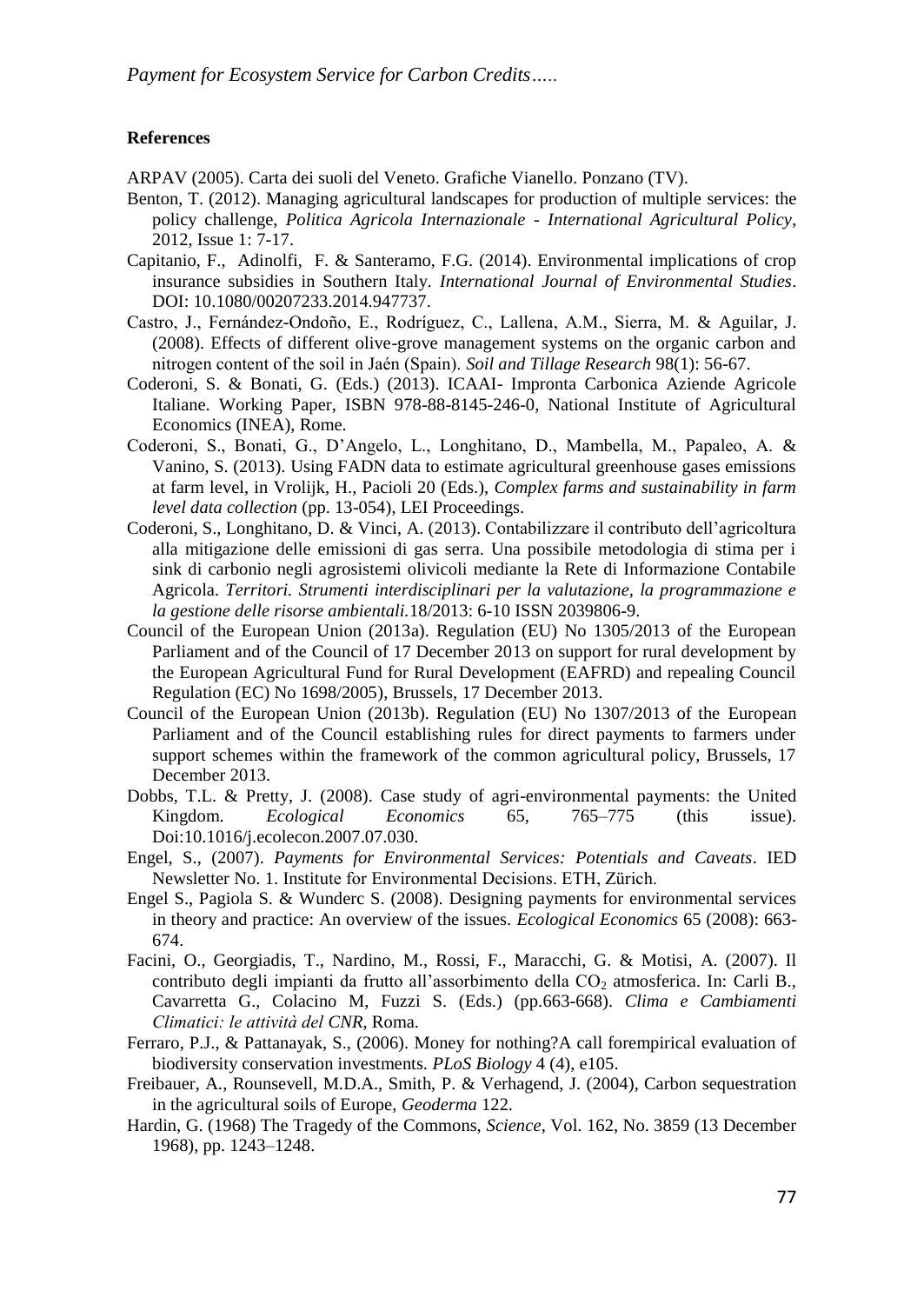- INEA, (2014). Lo Stato del Mercato Forestale del Carbonio in Italia 2012, ISBN 9788881453276, INEA, Rome.
- IPCC (2001). Climate Change 2001: Mitigation Contribution of Working Group III to the Third Assessment Report of the Intergovernmental Panel on Climate Change (IPCC) [Metz, B., O. Davidson, R. Swart, and J. Pan (Eds.)]. Cambridge University Press, Cambridge, 700 pp.
- IPCC (2006). 2006 IPCC Guidelines for National Greenhouse Gas Inventories.Prepared by the National Greenhouse Gas Inventories Programme. Eggleston H.S., Buendia L., Miwa K., Ngara T. and Tanabe K. (Eds.). Published: IGES. Japan.
- ISMEA, (2012), Indagine sui costi di produzione delle olive da olio. Piano di Settore olivicolo-oleario, Rome, July 2012 (available online at the following url: <http://www.pianidisettore.it/flex/cm/pages/ServeBLOB.php/L/IT/IDPagina/697#5b4134> last access on October 2014).
- ISPRA (2014*), Italian Greenhouse Gas Inventory 1990-2012. National Inventory Report 2014*. Institute for Environmental Protection and Research - ISPRA, Report 178/2014, Rome.
- Jack, B.K., Kouskya, C. & Simsa, K.R.E. (2008).Designing payments for ecosystem services: Lessons from previous experience with incentive-based mechanisms. *PNAS*  105(28): 9465-9470.
- Marangon, F. & Troiano, S. (2013). New tools for the EU agricultural sector and rural areas. What role for public policy in promoting Payments for Ecosystem Services*? Politica Agricola Internazionale - International Agricultural Policy*, 2013, issue 2.
- Márquez-García, F., González-Sánchez, E. J., Castro-García, R. & Ordóñez-Fernández, R. (2013). Improvement of soil carbon sink by cover crops in olive orchards under semiarid conditions. Influence of the type of soil and weed. *Spanish journal of Agricultural Research* 11 (2) : 335-346.
- Matthews, A. (2014). Incentivising soil carbon sequestration, posted on Cap Reform on 04 Apr 2014. (url:<http://capreform.eu/incentivising-soil-carbon-sequestration/> accessed on October 2014).
- Muradian, R., Corbera, R., Pascual, U., Kosoy, N. & May, P.H. (2010). Reconciling theory and practice: an alternative conceptual framework for understanding payments for environmental services. *Ecological Economics* 69(6):1202-1208.
- Nardino, M., Pernice, F., Rossi, F., Georgiadis, T., Facini, O. & Motisi, A. (2013). Annual and monthly carbon balance in an intensively managed Mediterranean olive orchard. *Photosynthetica* 51(1): 63-74.
- OECD (1998), Co-operative Approaches to Sustainable Agriculture, OECD, Paris.
- OECD (2010), Paying for biodiversity: enhancing the cost-effectiveness of payments for ecosystem services*.* ISBN 978-92-64-09026-2,OECD, Paris.
- Ostrom, E. (2003). How types of goods and property rights jointly affect collective action. *Journal of Theoretical Politics* 15 (3): 239–270.
- Pagiola, S. (2005). Assessing the Efficiency of Payments for Environmental Services Programs: a Framework for Analysis. World Bank, Washington.
- Pagiola, S. & Platais, G., (2007). Payments for Environmental Services: From Theory to Practice. World Bank, Washington.
- Pagiola, S., Arcenas, A. & Platais, G. (2005). Can payments for environmental services help reduce poverty? An exploration of the issues and the evidence to date from Latin America. *World Development* 33: 237–253.
- Palese, A. M., Pergola, M., Celano, G. & Xiloyannis, C. (2013). L'oliveto sostenibile per il sequestro di CO2. *L'informatore Agrario* 34: 44-46.